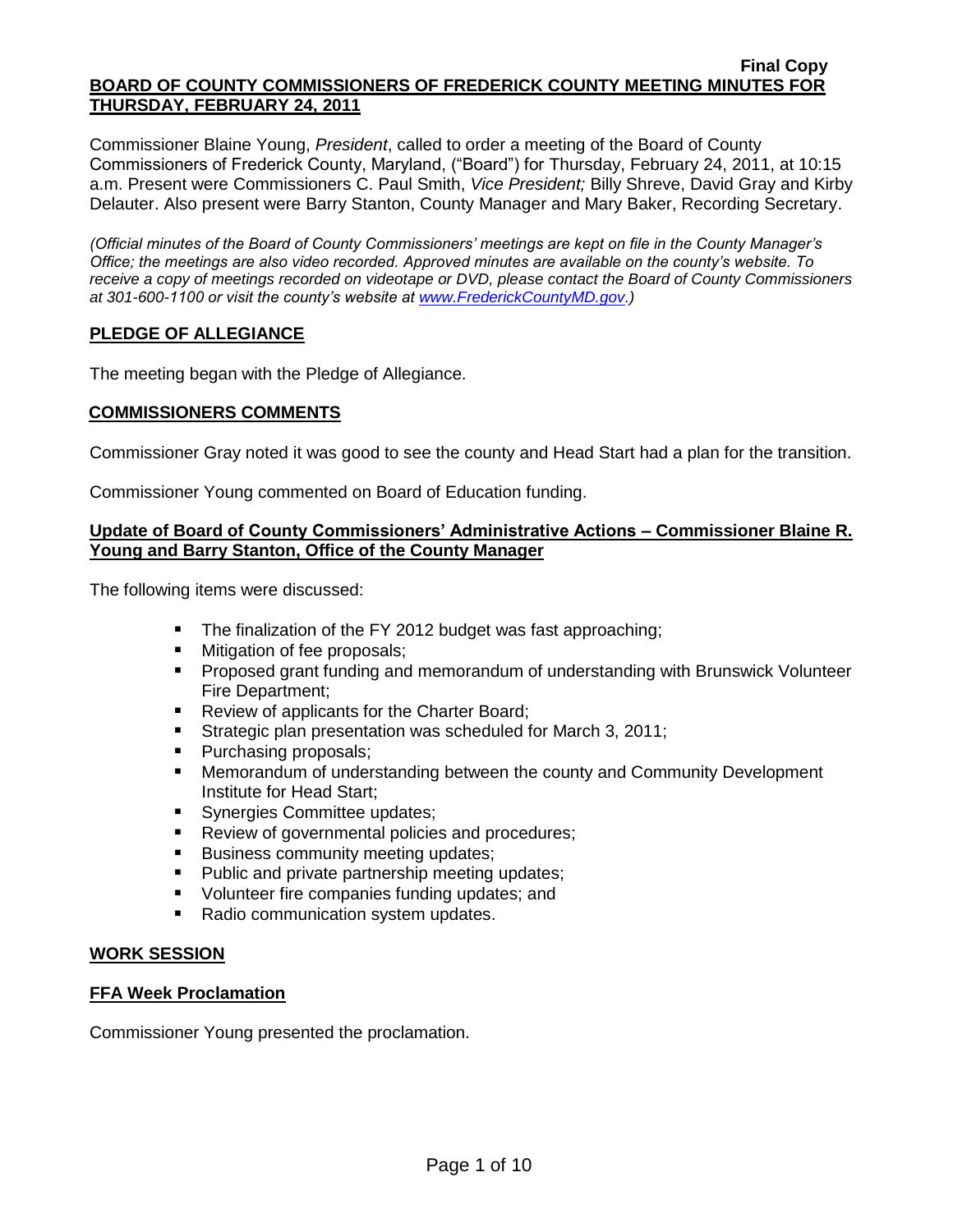# **ADMINISTRATIVE BUSINESS**

## **Funding of Head Start – Mitch Hose, Human Resources and Mike Gastley, Finance Division**

Mr. Hose, Mr. Gastley and Ms. Margaret Nusbaum, Citizens Services Division, presented funding updates for Head Start noting on March 1, 2011, Community Development Institute (CDI) would take over Head Start operations and staff. CDI held a career fair for all current Head Start employees, noting less than half accepted employment, which in turn left only half of the Head Start centers staffed. CDI would hold an open career fair to recruit new employees; however, Ms. Nusbaum requested \$200,000 - \$250,000 of what was previously allocated to Citizens Services Division in FY 2011 in order to retain current Head Start employees through the remainder of this school year.

Commissioner Young moved to take \$250,000 from the FY 2011 budget as presented to assist with the transition, noting the money was to be used for benefits and salary hours only. Commissioner Smith seconded the motion that passed 5-0.

# **AGENDA BRIEFING**

Staff reviewed with the Board the following item scheduled for a public hearing on Tuesday, March 1, 2011 at 7:00 p.m.:

- Proposed Ordinance to Amend the Frederick County Stormwater Management Ordinance Kathy Mitchell, Office of the County Attorney
- Proposed Ordinance to Extend Certain Development Approvals and Deadlines Gary Hessong, Community Development Division
- **Proposed Ordinance to Amend the Frederick County Plumbing Code Gary Hessong,** Community Development Division
- **Proposed Ordinance to Amend the Frederick County Adequate Public Facilities Ordinance -**Kathy Mitchell, Office of the County Attorney

(Commissioner Gray left the room.)

### **CONSENT AGENDA**

# **BID AWARDS**

- 1. Purchasing Memo #11-125 Bid #11-08, Generator Maintenance Award to: EMR Power Supply LLC Award amount: \$29,965/year
- 2. Purchasing Memo #11-126 Revenue Electronics Recycling (Piggyback Contract) Award to: Creative Recycling Services, Inc. Award amount: \$50/ton (revenue to the county)

### **BUDGET TRANSFERS**

- 1. #BT-11-107, Accounting, Finance Division
- 2. #BT-11-108, Aging, Citizens Services Division
- 3. #BT-11-109, Aging, Citizens Services Division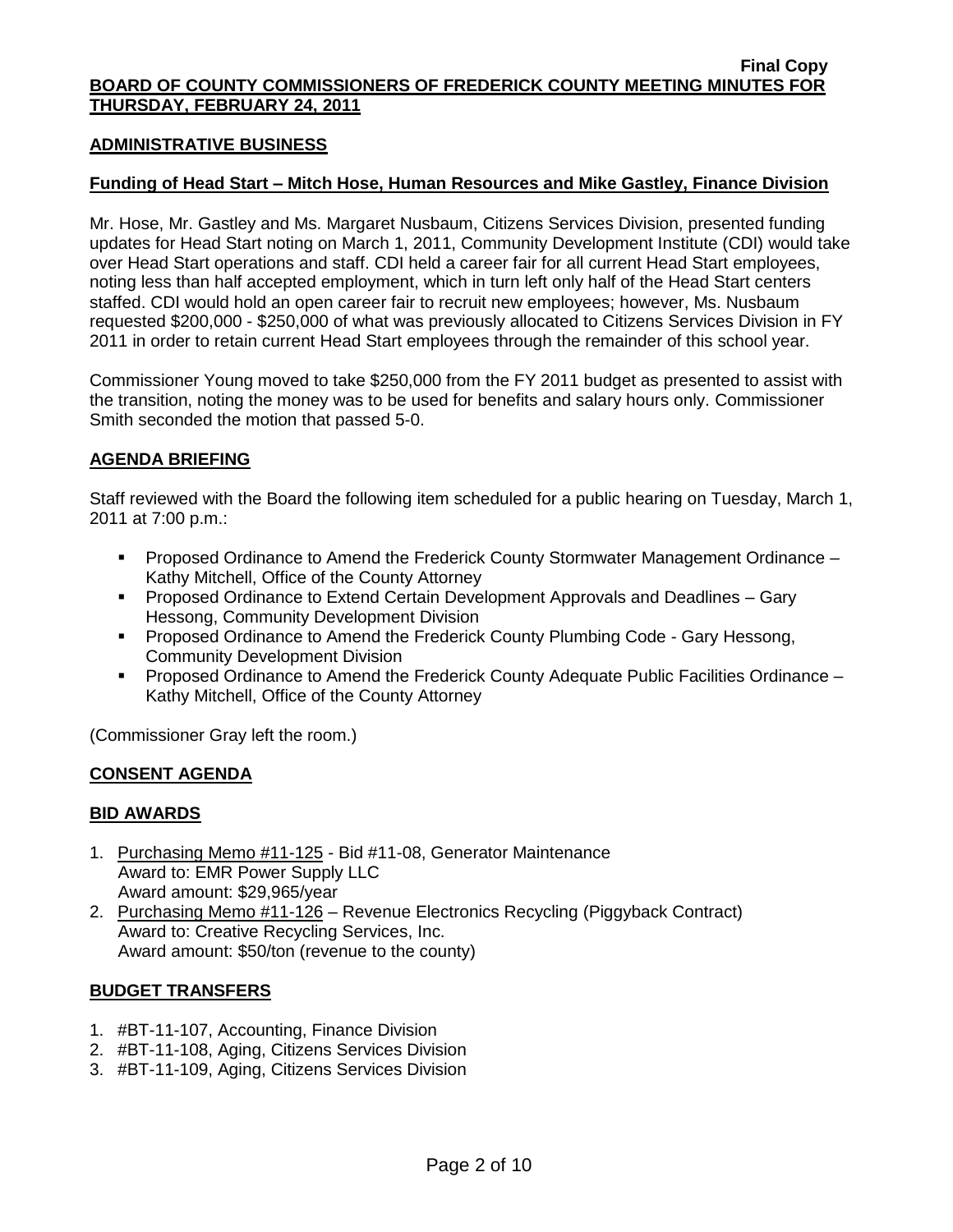# **BOARD OF EDUCATION (BOE) CURRENT EXPENSE FUND AMENDMENT**

1. #5-11

# **CHANGE ORDER**

1. Adult Detention Center, Phase IV, Contract No.C11111, Change Order No. 6 – David Grossweiler, Public Works Division

# **EASEMENT**

1. Non-Standard Language in Forest Resource Ordinance (FRO) Easement - Urbana Corporate Center Lot 801 (GSA/SSA Lot) – Michael Wilkins, Community Development Division

# **GRANT**

1. Alternative Grant for Fountain Rock Park Quarry Pond – Paul Dial and Gary Summers, Parks and Recreation Division

There was a request to pull Grant #1.

(Commissioner Gray re-entered the room.)

Commissioner Smith moved approval of the consent agenda as presented with the exception of Grant #1. Commissioner Delauter seconded the motion that passed 5-0.

### **ADMINISTRATIVE BUSINESS**

### **Approval of Board of County Commissioners' Meeting Minutes**

Commissioner Smith moved approval of the following set of minutes:

◆ Thursday, February 10, 2011

Commissioner Shreve seconded the motion that passed 5-0.

### **Agricultural Preservation - Installment Purchase Program – James and Lolita Renehan Property – Anne Bradley, Community Development Division and Jim Cumbie, Esquire, Venable LLP (County Bond Counsel)**

Ms. Bradley presented the proposed agricultural preservation request containing 156 acres located on the south side of Bridgeport Road.

Commissioner Smith moved approval of the request as presented. Commissioner Shreve seconded the motion that passed 5-0.

A copy of the approved/adopted resolution can be obtained in the County Manager's Office or by accessing [www.FrederickCountyMD.gov.](file://NT1S5/BOCC/BOCC/BOCC%20Minutes/Mary)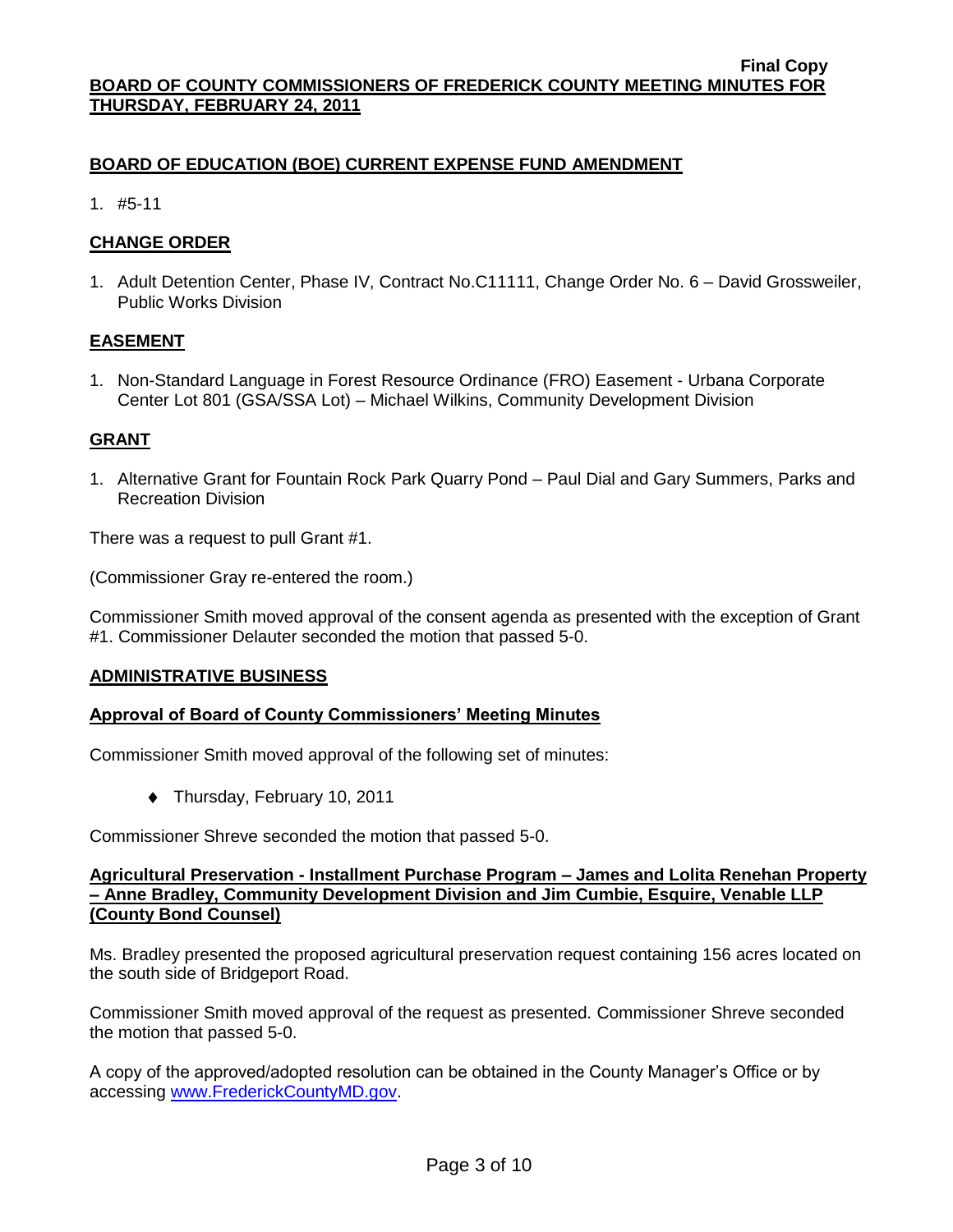(Commissioner Young passed the gavel to Commissioner Smith and left the room.)

# **Hepatitis C Clinic Memorandum of Understanding Extension – Austin Abraham, Management Services Division**

Mr. Abraham and Dr. Barbra Brookmyer, Health Services Division, presented the proposed memorandum of understanding (MOU) extending the term for the clinic's use at the Frederick County Health Department building through February 28, 2013.

Commissioner Gray moved approval of the MOU as presented. Commissioner Delauter seconded the motion that passed 4-0 with Commissioner Young absent.

(Commissioner Young re-entered the room.)

# **Memorandum of Understanding with Monocacy Land Company, LLC to Allow Recording of Plat for Urbana Lot 801 (GSA/SSA Lot) – Mark Depo, Community Development Division and Kathy Mitchell, Office of the County Attorney**

Mr. Depo and Ms. Mitchell presented the proposed MOU for the social security administration office.

Commissioner Gray moved approval of the MOU as presented. Commissioner Smith seconded the motion that passed 5-0.

# **Recommended Appointments to the Local Emergency Planning Committee (LEPC) – Dennis Dudley, LEPC**

Mr. Dudley and Mr. Seamus Mooney, Emergency Management Division, presented the recommended appointments.

Commissioner Shreve moved approval of the appointments as presented. Commissioner Delauter seconded the motion that passed 5-0.

# **Allegheny Power Electric Service Agreement (No.012-2011-55) (Ballenger-McKinney Enhanced Nutrient Removal Wastewater Treatment Plant Expansion) – Kevin Demosky, Utilities and Solid Waste Management Division**

Mr. Demosky presented the proposed service agreement to provide for off-property improvements necessary to provide electric power to the Ballenger-McKinney wastewater treatment plant expansion.

Commissioner Shreve moved approval of the agreement as presented. Commissioner Delauter seconded the motion that passed 5-0.

# **Collection Frequency Change Information – Curbside Recycling Program – Kevin Demosky and Phil Harris, Utilities and Solid Waste Management Division**

Mr. Demosky and Mr. Harris presented recommendations to the program, which was to not amend the service agreement, instead, increase education and outreach to the communities desiring a change to the privately funded weekly pick up so the residents would be fully aware of the benefits of the current program structure and possibly increase to a 95 gallon cart for more storage between collection days.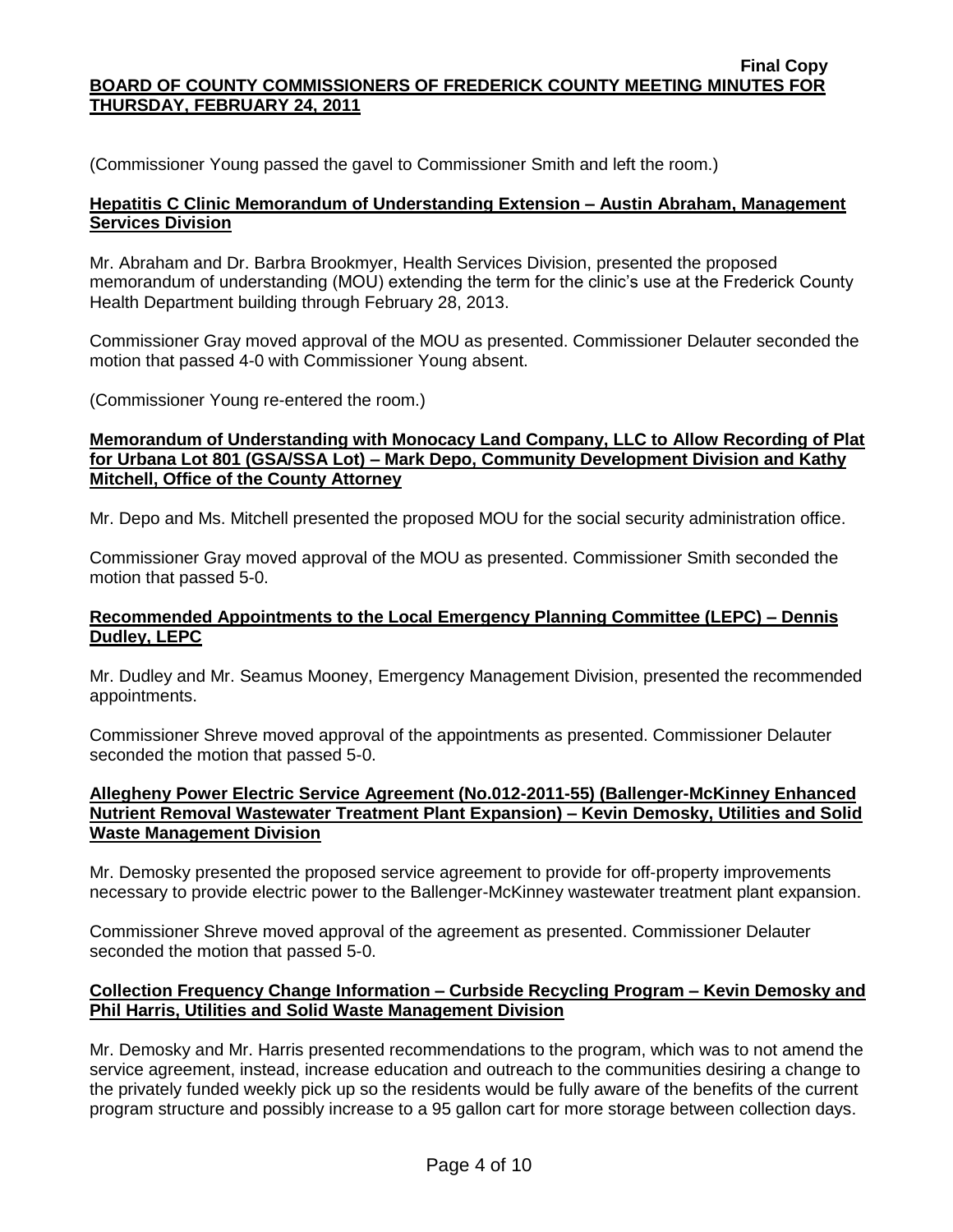If the Board approved an additional off week collection, the county would allow a private (BFI) collection using the county carts under the provision of the county contract.

Commissioner Young moved approval of the changes as presented. Commissioner Gray seconded the motion that passed 4-1 with Commissioner Shreve opposed.

### **Potential Text Amendments – Eric Soter, Community Development Division**

Mr. Soter presented the potential zoning ordinance text amendments.

The Board requested moving signs, farms and roadside stands on page 4 of the worksheet from priority 2 to priority 1.

## **Legislative Issues – John Mathias, Office of the County Attorney and Regan Cherney, Office of the County Manager**

Mr. Cherney, presented the legislative items that have been eliminated. The update on the remainder of the legislative items was rescheduled to Thursday, March 3, 2011.

No action was taken by the Board.

# **Grant-in-Aid and Non-County Agencies FY 2012 Allocations – Mike Gastley, Finance Division and Margaret Nusbaum, Citizens Services Division**

Mr. Gastley and Ms. Nusbaum presented the FY 2012 non-county organizations appropriation in the amount of \$358,719 noting the reductions to the appropriations was a result of the current state of the economy.

Commissioner Gray moved approval of the allocations as presented. Commissioner Young seconded the motion that passed 5-0.

### **Review Staff Recommended FY 2011 – 2017 Capital Improvements Program (CIP) and Meet with Requesting Agencies and Departments – Kelly Weaver, Finance Division**

Ms. Weaver noted there were no updates or changes to the recommended CIP.

No action was taken by the Board.

### **COMMISSIONERS COMMENTS**

Commissioner Gray commented on the use of suggestion boxes located in designated county facilities.

Commissioner Gray requested that public meetings take place before any further layoff or reorganization decisions were made.

### **PUBLIC COMMENTS (3 MINUTE PRESENTATION)**

None.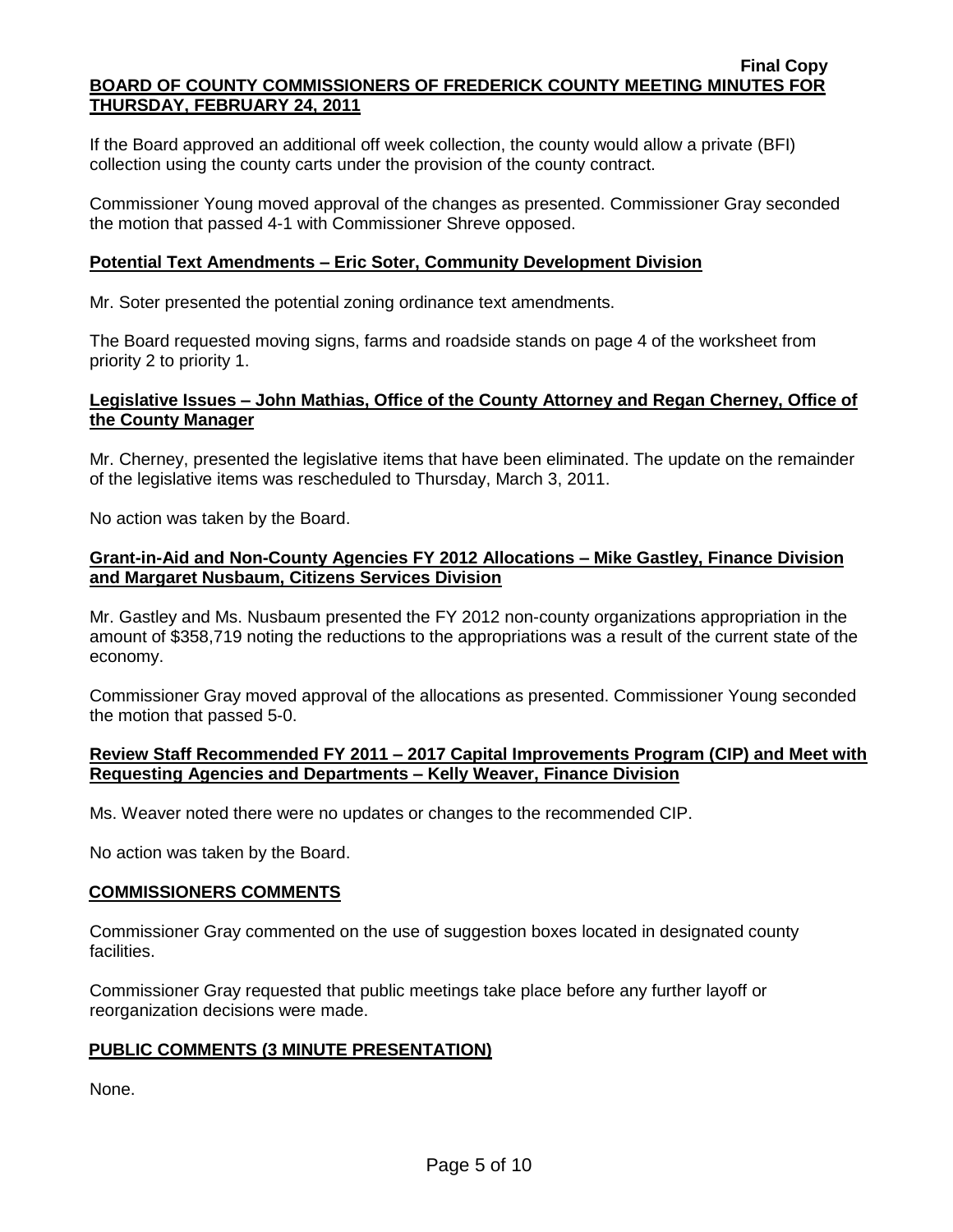# **QUESTIONS – PRESS**

None.

# **ADMINISTRATIVE FUNCTION/CLOSED SESSION**

Commissioner Smith moved to proceed into closed session in accordance with Maryland Annotated Code State Government Article § 10-508(a) (8) To consult with staff, consultants, or other individuals about pending or potential litigation; and (1) To discuss: (i) The appointment, employment, assignment, promotion, discipline, demotion, compensation, removal, resignation, or performance evaluation of appointees, employees, or officials over whom it has jurisdiction; or (ii) Any other personnel matter that affects one or more specific individuals. Commissioner Shreve seconded the motion that passed 5-0.

# **ADJOURN**

The meeting adjourned at 1:05 p.m.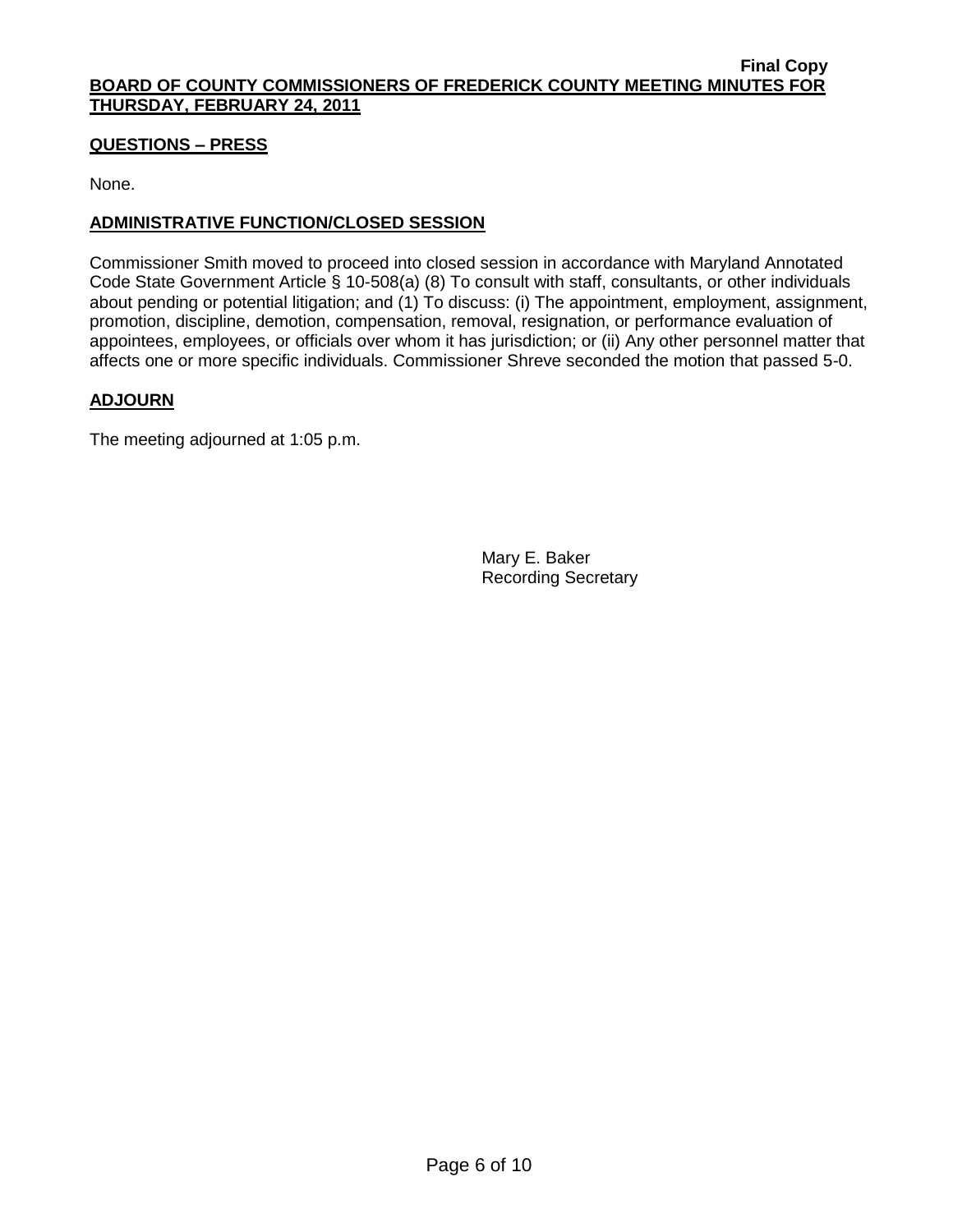# **FORM OF STATEMENT FOR CLOSING THE MEETING OF THUSDAY, FEBRUARY 24, 2011**

# **STATUTORY AUTHORITY TO CLOSE SESSION**

# **State Government Article §10-508(a):**

(8) To consult with staff, consultants, or other individuals about pending or potential litigation.

# **Motion:**

Commissioner Smith moved to proceed into closed session in accordance with Maryland Annotated Code State Government Article § 10-508(a) (8) To consult with staff, consultants, or other individuals about pending or potential litigation; and (1) To discuss: (i) The appointment, employment, assignment, promotion, discipline, demotion, compensation, removal, resignation, or performance evaluation of appointees, employees, or officials over whom it has jurisdiction; or (ii) Any other personnel matter that affects one or more specific individuals. Commissioner Shreve seconded the motion that passed 5-0.

# **Time and Location:**

1:15 p.m. – Third Floor Meeting Room, Winchester Hall

# **Topic to be Discussed:**

To discuss pending litigation with county staff including the county's attorneys.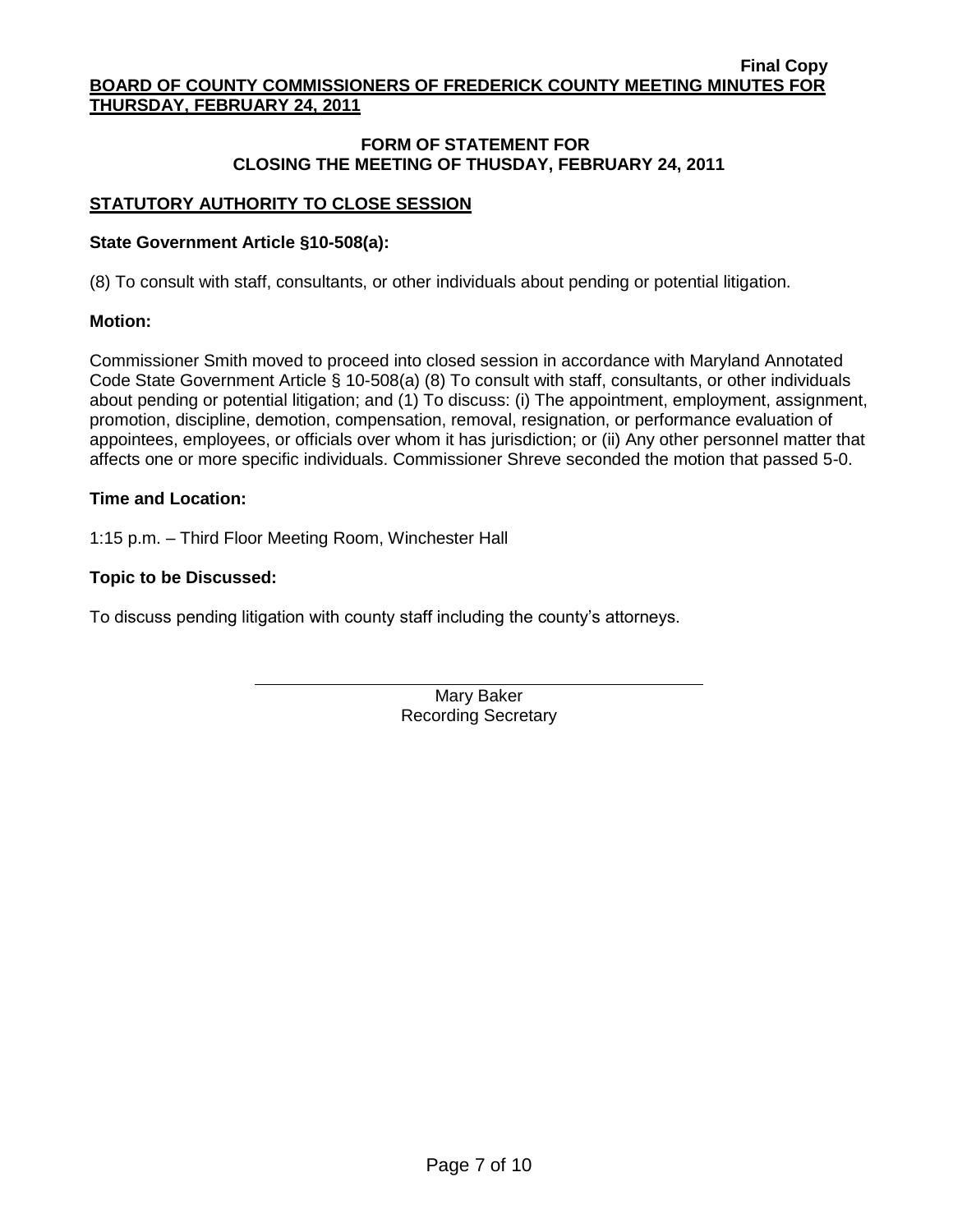# **FORM OF STATEMENT FOR CLOSING THE MEETING OF THUSDAY, FEBRUARY 24, 2011**

# **STATUTORY AUTHORITY TO CLOSE SESSION**

# **State Government Article §10-508(a):**

(1) To discuss: (i) The appointment, employment, assignment, promotion, discipline, demotion, compensation, removal, resignation, or performance evaluation of appointees, employees, or officials over whom it has jurisdiction; or (ii) Any other personnel matter that affects one or more specific individuals.

# **Motion:**

Commissioner Smith moved to proceed into closed session in accordance with Maryland Annotated Code State Government Article § 10-508(a) (8) To consult with staff, consultants, or other individuals about pending or potential litigation; and (1) To discuss: (i) The appointment, employment, assignment, promotion, discipline, demotion, compensation, removal, resignation, or performance evaluation of appointees, employees, or officials over whom it has jurisdiction; or (ii) Any other personnel matter that affects one or more specific individuals. Commissioner Shreve seconded the motion that passed 5-0.

# **Time and Location:**

1:15 p.m. – Third Floor Meeting Room, Winchester Hall

# **Topic to be Discussed:**

To discuss the possible reorganization of county departments and related personnel issues as they apply to individual county employees.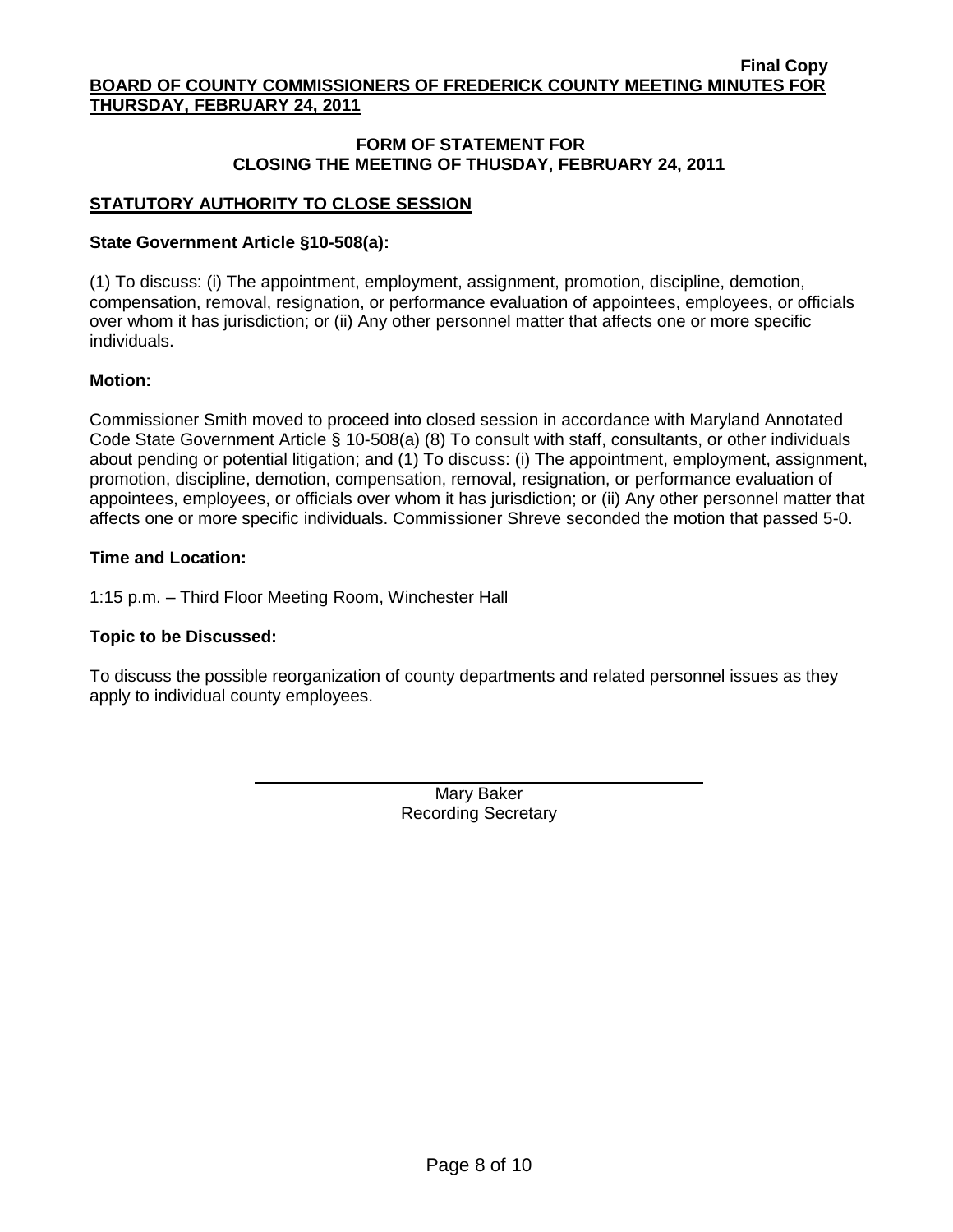# **FORM OF STATEMENT FOR MINUTES OF NEXT OPEN MEETING ON TUESDAY, MARCH 1, 2011, FOLLOWING THE CLOSED MEETING OF THURSDAY, FEBRUARY 24, 2011**

# **STATUTORY AUTHORITY TO CLOSE SESSION**

# **State Government Article §10-508(a):**

(8) To consult with staff, consultants, or other individuals about pending or potential litigation.

# **Motion:**

Commissioner Smith moved to proceed into closed session in accordance with Maryland Annotated Code State Government Article § 10-508(a) (8) To consult with staff, consultants, or other individuals about pending or potential litigation; and (1) To discuss: (i) The appointment, employment, assignment, promotion, discipline, demotion, compensation, removal, resignation, or performance evaluation of appointees, employees, or officials over whom it has jurisdiction; or (ii) Any other personnel matter that affects one or more specific individuals. Commissioner Shreve seconded the motion that passed 5-0.

# **Time and Location:**

1:15 p.m. – Third Floor Meeting Room, Winchester Hall

## **Others in attendance:**

B. Stanton, D. Dunn, J. Mathias, W. Kearney, K. Demosky, J. Kroll, R. Santangelo and M. Baker

# **Topic Discussed:**

To discuss pending litigation with county staff including the county's attorneys.

# **Action Taken:**

The Board provided direction to staff.